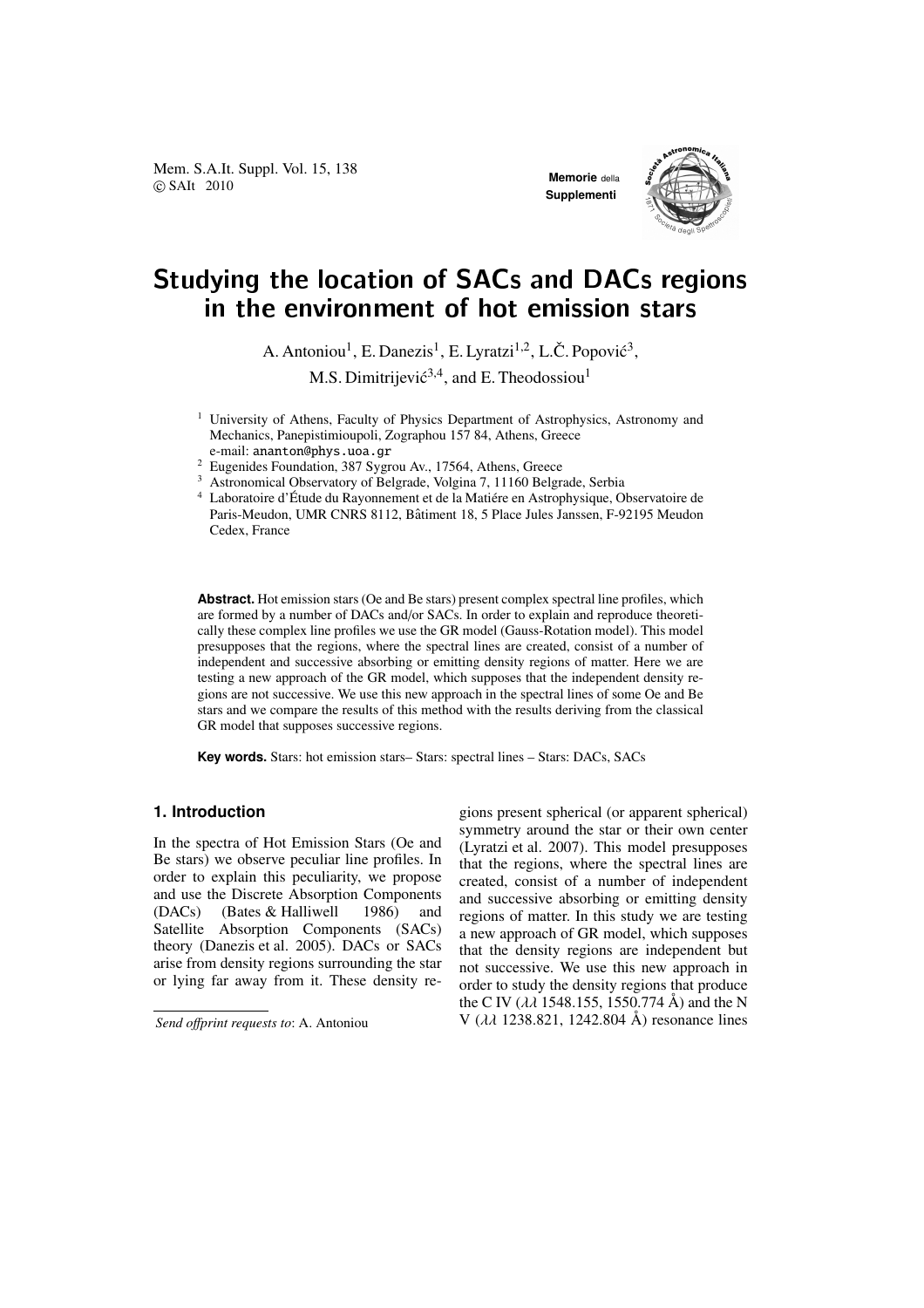of a number of Oe stars as well as the Mg II ( $\lambda \lambda$  2795.523, 2802.698 Å) resonance lines and the Fe II ( $\lambda$  2585.876 Å) spectral lines of a number of Be stars. Comparing the results of this method with the results deriving from the classical GR model that supposes successive regions, we try to conclude to the best method for the case of hot emission stars.

## **2. Method of analysis**

In order to reproduce the peculiar line profiles, which are due to the presence of DACs or SACs, we have to calculate the line function. Recently, Danezis et al. (2005, 2007) proposed a model (the so called Gaussian-Rotational model, GR model), in order to explain the complex structure of the density regions which create the spectral lines with SACs or DACs and which lie in the environment of hot emission stars and some Active Galactic Nuclei (AGNs). As we have already mentioned, this model presupposes that the regions, where the spectral lines are created, consist of a number of independent and successive absorbing or emitting density regions of matter, as the area that contains these spherical density regions is near the star and thus is limited. The GR line function (Danezis et al. 2007) has the following form:

$$
I_{\lambda} = [I_{\lambda 0} \prod_{i} e^{-L_{i} \xi_{i}} + \sum_{j} S_{\lambda e_{j}} (1 - e^{-L_{e} j \xi_{ej}}) \prod_{g} e^{-L_{g} \xi_{g}} (1)
$$

where:

 $I_{\lambda0}$ : is the initial radiation intensity,

 $L_i, L_{ej}, L_g$ : are the distribution functions of the absorption coefficients  $k_i, k_{ej}, k_g$ ,

 $\mathcal{E}$ : is the optical depth in the centre of the spectral line,

 $S_{ei}$ : is the source function that is constant during one observation.

The  $e^{-L_i\xi_i}$  and  $e^{-L_g\xi_g}$  are the distribution functions of each absorption satellite component and  $S_{\lambda ej}(1 - e^{-L_{ej}\hat{\xi}_{ej}})$  is the distribution function of each satellite emission component. In the GR line function, in the case of a number of independent but successive absorbing or emitting density layers of matter the final profile that is produced by a group of absorption lines is given by the product of the line functions of each component. On the other hand,



Fig. 1. Variation of the values of the rotational (up) and radial (down) velocities of the C IV ( $\lambda\lambda$ 1548.155, 1550.774 Å) density regions, as a function of the effective temperature of the studied Oe stars.

the final profile that is produced by a group of emission lines is given by the addition of the line functions of each SAC. The addition of a group of functions is completely different from the multiplication of functions. The spectral line profile that results from the addition of a group of functions is exactly the same with the profile that results from a composition of the same functions. A new idea of our scientific group is to examine the form of the GR line function in the case that the density regions of matter which produce the satellite absorption or emission components are independent but not successive. In this case the above line function takes the following form:

$$
I_{\lambda} = I_{\lambda 0} \sum_{i} e^{-L_{i} \xi_{i}} + \sum_{j} S_{\lambda ej} (1 - e^{-L_{ej} \xi_{ej}})
$$
 (2)

The new idea of this study is to measure the new values of the parameters that we calculate in the case that the independent density regions of matter that produce the absorption or emission satellite components are successive or not.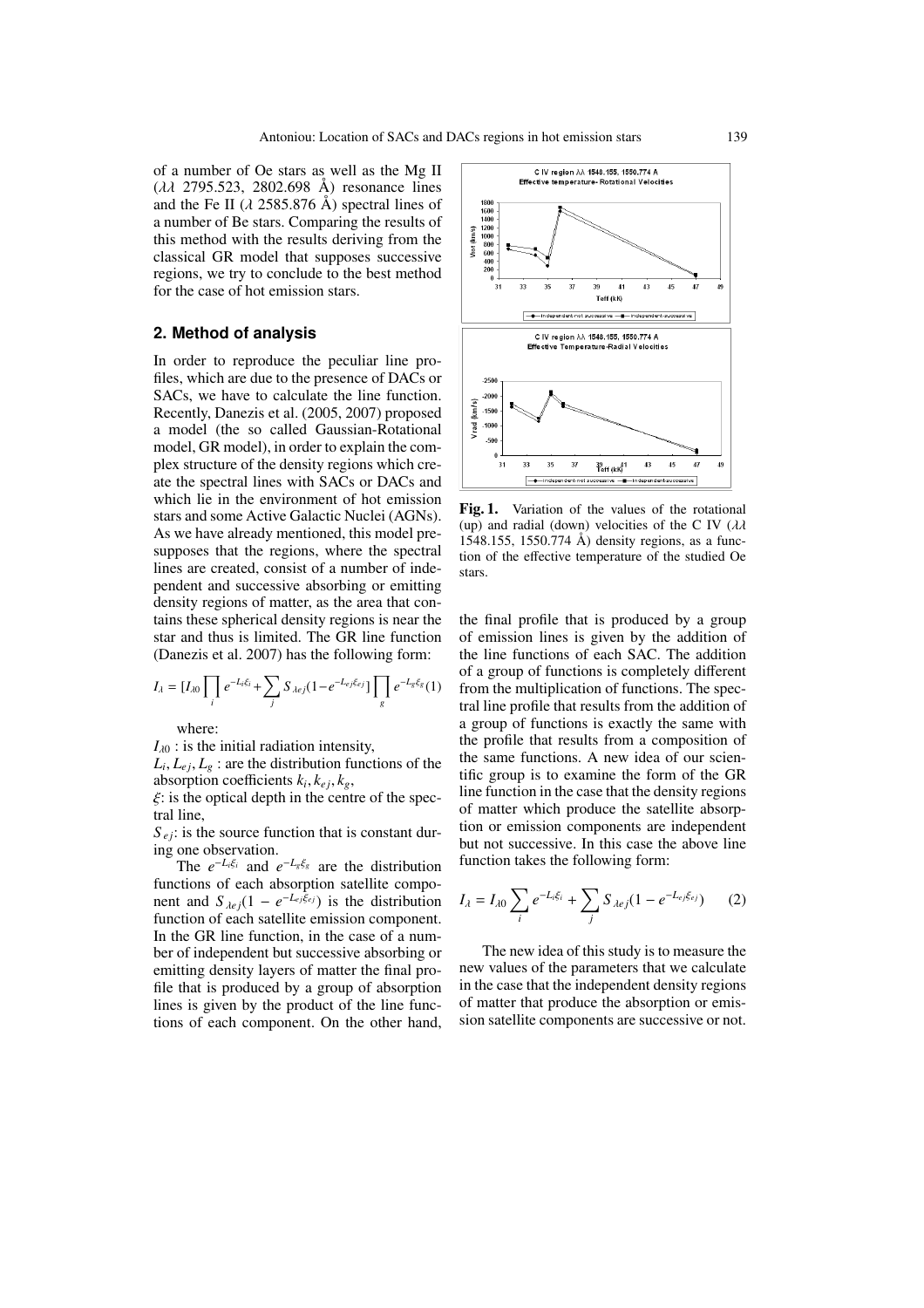

Fig. 2. Variation of the values of the random velocities (up) and the total absorbed energy (down) of the ions of the C IV ( $\lambda \lambda$  1548.155, 1550.774 Å) density regions, as a function of the effective temperature of the studied Oe stars.



Fig. 3. Variation of the values of the rotational (up) and radial (down) velocities of the N V ( $\lambda\lambda$ 1238.821, 1242.804 Å) density regions, as a function of the effective temperature of the studied Oe stars.



Fig. 4. Variation of the random velocities (up) and the total absorbed energy (down) of the N V  $(\lambda \lambda)$ 1238.821, 1242.804 Å) density regions, as a function of the effective temperature of the studied Oe stars.

#### **3. The results of our study**

We study the density regions that produce the C IV ( $\lambda \lambda$  1548.155, 1550.774 Å) and the N V ( $\lambda \lambda$  1238.821, 1242.804 Å) resonance lines in the HD 57061, HD 93521, HD 47129, HD 24911 and HD 49798 Oe stars, as well as the Mg II (λλ 2795.523, 2802.698 Å) resonance lines and the Fe II ( $\lambda$  2585.876 Å) spectral line in the HD 30386, HD 42335, HD 53367, HD 45910 and HD 200120 Be stars.

#### 3.1. The Oe stars

In figures 1 and 2 we present the variation of the values of the rotational, the radial and the random velocities as well as the total absorbed energy of the density layers of matter which corresponds to the highest value of the radial velocity in the C IV ( $\lambda\lambda$  1548.155, 1550.774  $\AA$ ) regions, as a function of the effective temperature of the studied Oe stars.

In figures 3 and 4 we present the variation of the same parameters in the N V  $(\lambda \lambda)$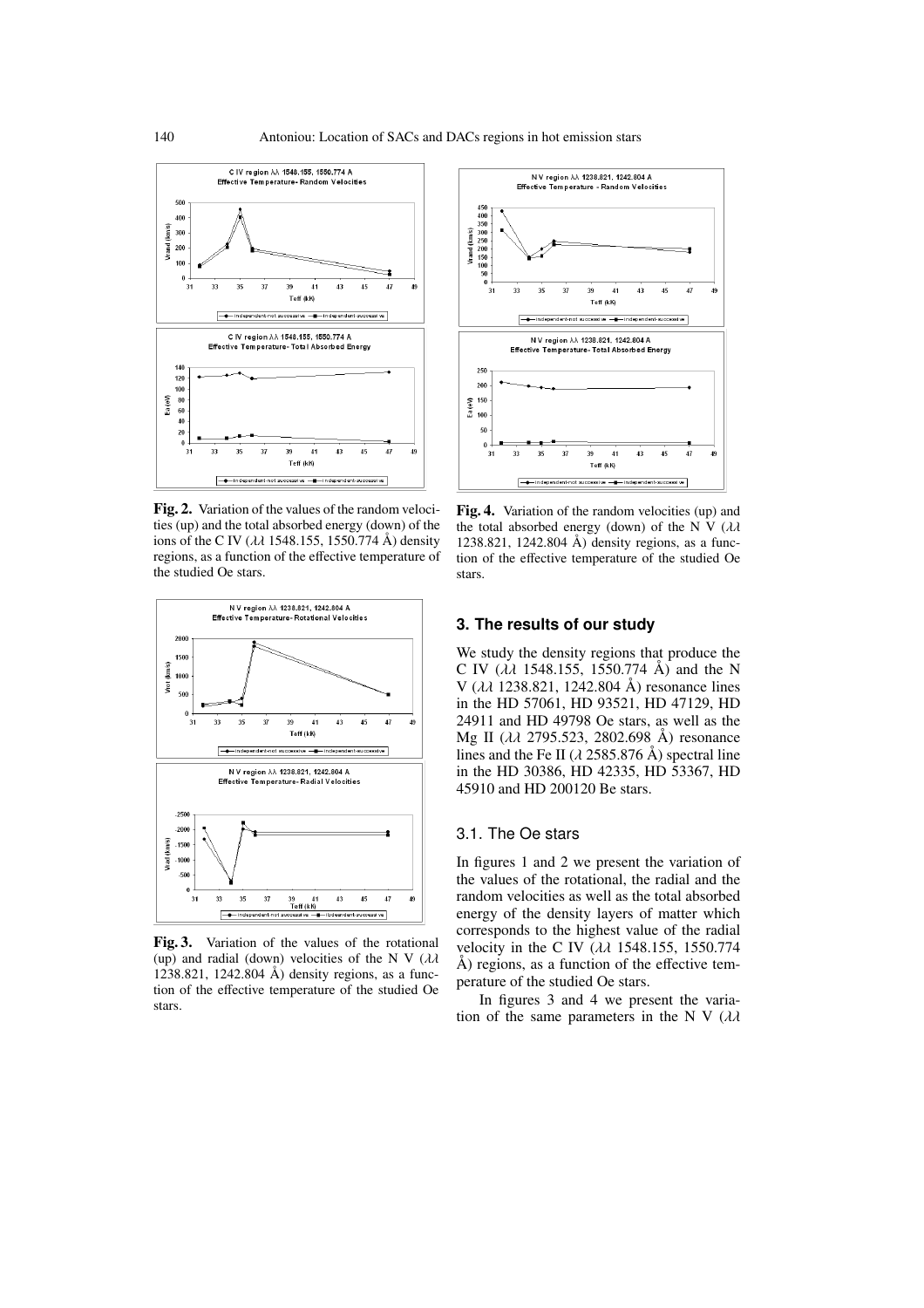

Fig. 5. Variation of the values of the rotational (up) and radial (down) velocities of the Fe II ( $\lambda$  2585.876 Å) density regions, as a function of the effective temperature of the studied Be stars.

1238.821, 1242.804 Å) regions, as a function of the effective temperature of the studied Oe stars. In each case the points indicated with a circle correspond to the case of independent but not successive layers of matter, while the points indicated with a square correspond to the case of the independent and successive layers of matter.

### 3.2. The Be stars

In figures 5 and 6 we present the variation of the values of the rotational, the radial and the random velocities, as well as the total absorbed energy of the density layer of matter, which corresponds to the highest value of the radial velocity in the Fe II ( $\lambda$  2585.876 Å) region, as a function of the effective temperature of the studied Be stars.

In figures 7 and 8 we present the variation of the same parameters in the Mg II  $(\lambda \lambda)$ 2795.523, 2802.698 Å) regions as a function of the effective temperature of the studied Be stars. The points indicated with a circle correspond to the case of independent but not suc-



Fig. 6. Variation of the values of the random velocities (up) and the total absorbed energy (down) of the Fe II ( $\lambda$  2585.876 Å) density regions, as a function of the effective temperature of the studied Be stars.



Fig. 7. Variation of the values of the rotational(up) and radial (down) velocities of the Mg II  $(\lambda \lambda)$ 2795.523, 2802.698 Å) density regions, as a function of the effective temperature of the studied Be stars.